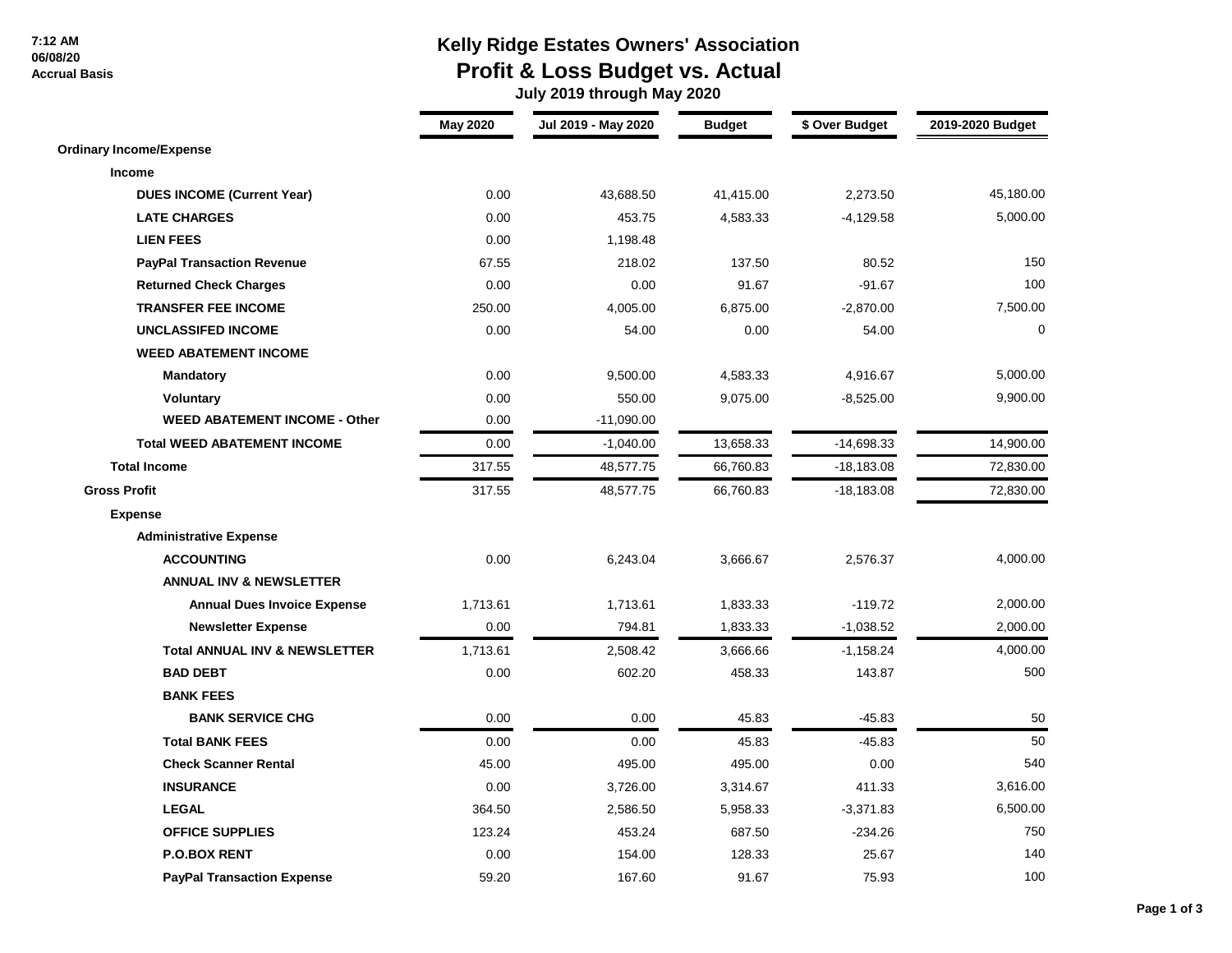#### **7:12 AM 06/08/20**

 **Accrual Basis**

# **Kelly Ridge Estates Owners' Association Profit & Loss Budget vs. Actual**

 **July 2019 through May 2020**

|                                            | <b>May 2020</b> | Jul 2019 - May 2020 | <b>Budget</b> | \$ Over Budget | 2019-2020 Budget |
|--------------------------------------------|-----------------|---------------------|---------------|----------------|------------------|
| <b>Payroll Expenses</b>                    |                 |                     |               |                |                  |
| <b>Employer Taxes</b>                      | 0.00            | 0.00                | 0.00          | 0.00           | $\mathbf{0}$     |
| <b>Mileage Reimbursement</b>               | 0.00            | 0.00                | 0.00          | 0.00           | $\Omega$         |
| Wages                                      | 0.00            | 0.00                | 0.00          | 0.00           | 0                |
| <b>Payroll Expenses - Other</b>            | 0.00            | 0.00                | 0.00          | 0.00           | 0                |
| <b>Total Payroll Expenses</b>              | 0.00            | 0.00                | 0.00          | 0.00           | $\mathbf 0$      |
| <b>POSTAGE</b>                             |                 |                     |               |                |                  |
| <b>BULK PERMIT FEE</b>                     | 0.00            | 235.00              | 215.42        | 19.58          | 235              |
| <b>POSTAGE - Other</b>                     | 0.62            | 41.65               | 825.00        | $-783.35$      | 900              |
| <b>Total POSTAGE</b>                       | 0.62            | 276.65              | 1,040.42      | $-763.77$      | 1,135.00         |
| <b>PRINTING</b>                            | 0.00            | 0.00                | 275.00        | $-275.00$      | 300              |
| <b>Rent Expense</b>                        | 425.00          | 5,100.00            | 4,675.00      | 425.00         | 5,100.00         |
| <b>TELEPHONE &amp; INTERNET</b>            | 168.69          | 1,656.15            | 1,833.33      | $-177.18$      | 2,000.00         |
| <b>Utilities</b>                           | 37.49           | 543.22              | 504.17        | 39.05          | 550              |
| <b>Total Administrative Expense</b>        | 2,937.35        | 24,512.02           | 26,840.91     | $-2,328.89$    | 29,281.00        |
| <b>AUTO/MILEAGE EXPENSE</b>                | 92.22           | 992.80              | 0.00          | 992.80         | $\mathbf 0$      |
| <b>Bank Service Charges</b>                | 0.00            | 0.00                | 0.00          | 0.00           | 0                |
| <b>Communications and Event Exp.</b>       |                 |                     |               |                |                  |
| <b>SPECIAL EVENTS</b>                      |                 |                     |               |                |                  |
| <b>Annual Meeting Expense</b>              | 0.00            | 0.00                | 366.67        | $-366.67$      | 400              |
| <b>CHRISTMAS TREE LIGHTING</b>             | 0.00            | 0.00                | 275.00        | $-275.00$      | 300              |
| <b>Meet &amp; Greet</b>                    | 0.00            | 0.00                | 183.33        | $-183.33$      | 200              |
| <b>Summer BBQ</b>                          | 0.00            | 0.00                | 183.33        | $-183.33$      | 200              |
| <b>SPECIAL EVENTS - Other</b>              | 0.00            | 279.74              | 275.00        | 4.74           | 300              |
| <b>Total SPECIAL EVENTS</b>                | 0.00            | 279.74              | 1,283.33      | $-1,003.59$    | 1,400.00         |
| <b>WEB SITE</b>                            | 0.00            | 756.69              | 215.42        | 541.27         | 235              |
| <b>Total Communications and Event Exp.</b> | 0.00            | 1,036.43            | 1,498.75      | $-462.32$      | 1,635.00         |
| <b>COPY CHARGES</b>                        | 0.00            | 16.33               |               |                |                  |
| <b>Executive Expenses</b>                  |                 |                     |               |                |                  |
| <b>APRIL BALLOT MAILING</b>                | 54.69           | 2,233.68            | 2,291.67      | $-57.99$       | 2,500.00         |
| <b>CLEANUP PROJECT FALL</b>                | 0.00            | 5,219.02            | 1,375.00      | 3,844.02       | 1,500.00         |
| <b>CLEANUP PROJECT SPRING</b>              | 0.00            | 0.00                | 1,375.00      | $-1,375.00$    | 1,500.00         |
| <b>Security</b>                            | 0.00            | 0.00                | 458.33        | -458.33        | 500              |